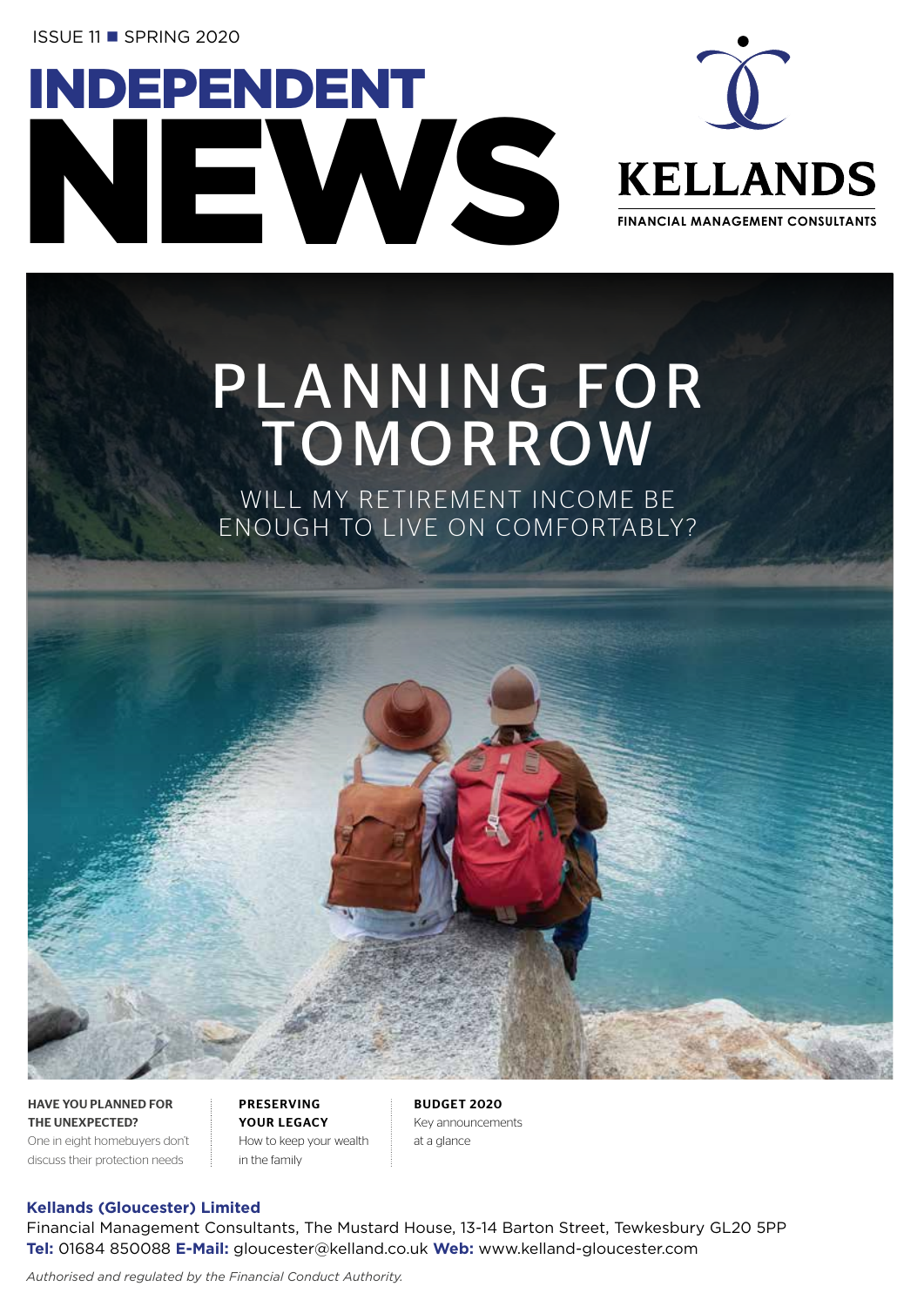

**Season Greetings from the team at Kellands (Gloucester) Limited.**

## WELCOME TO KELLANDS INDEPENDENT NEWS

**Welcome to our latest edition.** Some of the questions our clients almost always ask us are: 'Will I be able to retire when I want to? Will I run out of money? How can I guarantee the kind of retirement I want?' Worryingly, it's been well documented that many Britons aren't saving enough in their pension for their retirement. On page 08, figures published by HM Revenue & Customs (HMRC) in September 2019 show that the annual average contributions that every individual makes decreased in 2017/18 compared to 2016/17. We look at what you need to consider when saving for retirement.

Are you worried about leaving an inheritance to your loved ones and then having them pay tax on your legacy? No one likes to think about a time when they won't be here, but unfortunately the reality is that some people aren't prepared financially. Estates that pass on to a spouse, registered civil partner or charities are exempt from Inheritance Tax (IHT), even if the value of such estates is higher than the threshold limits. Estates that pass on to anyone else, including siblings, children and grandchildren, attract IHT. Turn to page 07.

Planning for retirement can be both exciting and daunting. It's essential to structure your affairs to make sure you have enough money when you eventually retire. To give your pension pot a boost, on page 04 we look at one option to consider if your pension savings are more than your annual allowance, which is to take advantage of the 'carry forward' rules for unused annual allowances from previous years and still receive tax relief. A full list of the articles featured in this issue appears opposite.

Best wishes,

#### STEVE KELLAND

Chairman







# Contents

### **03**

#### HAVE YOU PLANNED FOR THE UNEXPECTED?

One in eight homebuyers don't discuss their protection needs

### **04**

#### TIME TO GIVE YOUR PENSION POT A BOOST?

Planning ahead for the financial future you want

#### **06**

#### PORTFOLIO DIVERSIFICATION

Don't put all your eggs in one basket

### **07**

#### PRESERVING YOUR LEGACY

How to keep your wealth in the family

# **08**

#### PLANNING FOR TOMORROW

Will my retirement income be enough to live on comfortably?

### **10**

#### DIVORCEES RISK LOSING OUT ON PENSIONS

Dividing this asset is of vital importance to avoid pension poverty

## **11**

#### RETIREMENT OPTIONS

£19m released each day since pension freedoms launch

## **12**

BUDGET 2020 Key announcements at a glance

INFORMATION IS BASED ON OUR CURRENT UNDERSTANDING OF TAXATION LEGISLATION AND REGULATIONS. ANY LEVELS AND BASES OF, AND RELIEFS FROM, TAXATION ARE SUBJECT TO CHANGE.

THE VALUE OF INVESTMENTS MAY GO DOWN AS WELL AS UP, AND YOU MAY GET BACK LESS THAN YOU INVESTED.

The content of the articles featured in this publication is for your general information and use only and is not intended to address your particular requirements. Articles should not be relied upon in their entirety and shall not be deemed to be, or constitute, advice. Although endeavours have been made to provide accurate and timely information, there can be no guarantee that such information is accurate as of the date it is received or that it will continue to be accurate in the future. No individual or company should act upon such information without receiving appropriate professional advice after a thorough examination of their particular situation. We cannot accept responsibility for any loss as a result of acts or omissions taken in respect of any articles. Thresholds, percentage rates and tax legislation may change in subsequent Finance Acts. Levels and bases of, and reliefs from, taxation are subject to change and their value depends on the individual circumstances of the investor. The value of your investments can go down as well as up and you may get back less than you invested. Past performance is not a reliable indicator of future results.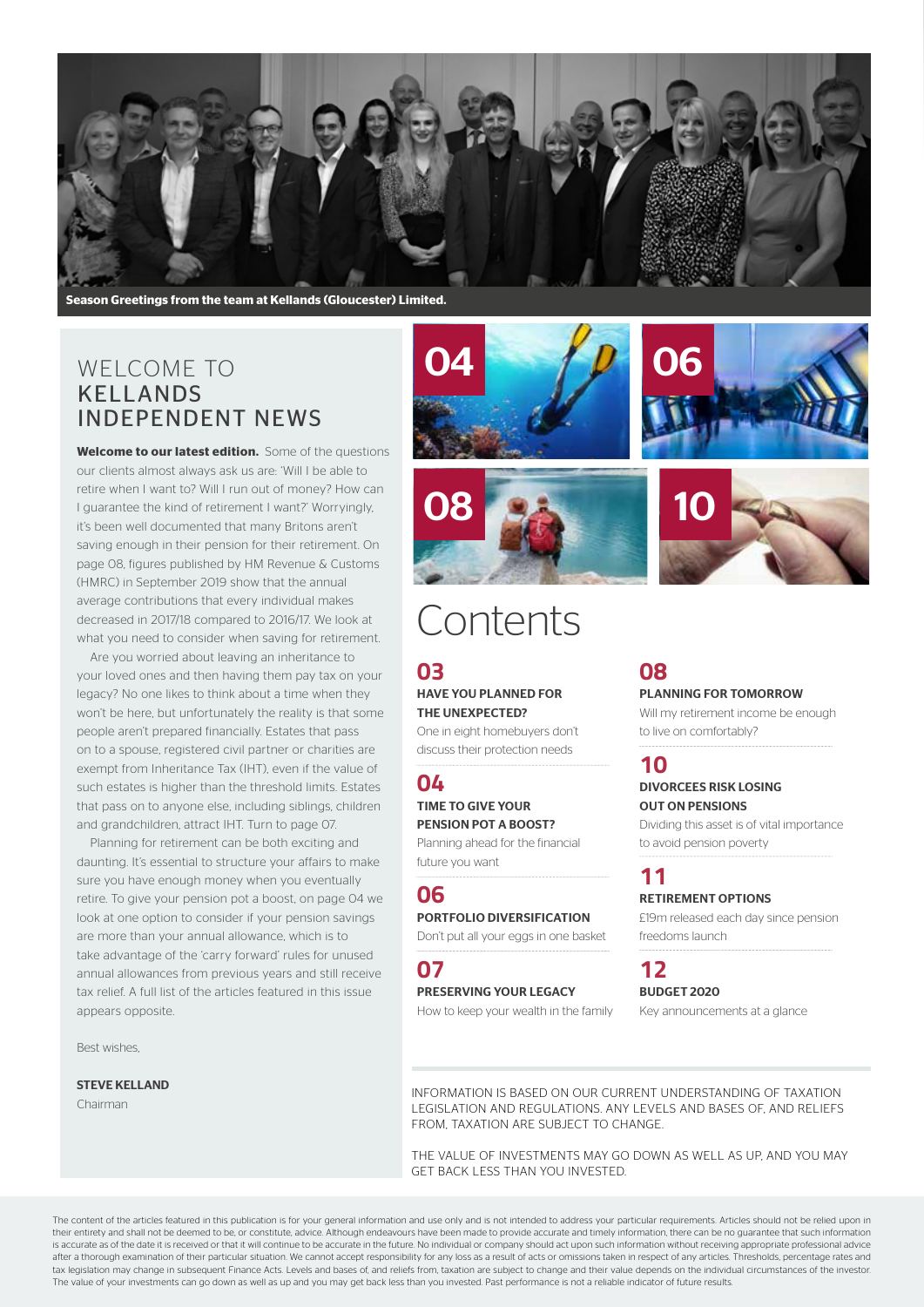

# HAVE YOU PLANNED FOR THE UNEXPECTED?

# ONE IN EIGHT HOMEBUYERS DON'T DISCUSS THEIR PROTECTION NEEDS

Buying a property is usually the biggest financial obligation many of us will take on in our lifetime, and it's an obvious moment to pause and consider our protection needs.

The most common types of mortgage protection usually consist of mortgage life insurance with critical illness cover and mortgage payment protection insurance (MPPI). Nobody wants to run into financial difficulty, but homeowners should have provision to continue paying their mortgage if something happens to their main source of income.

#### OLDER HOMEBUYERS THE MOST EXPOSED

Relying on savings isn't viable for many and certainly isn't good for financial resilience. However, one in eight (13%) homebuyers who purchased their mortgage via a mortgage broker did not discuss their protection needs, according to new research[1], with older homebuyers the most exposed, with the potential for the higher risk of health issues impacting their income.

The majority (76%) of homeowners discussed protection products during their initial session, with life insurance being the most commonly purchased product (57%), followed by critical illness (36%) and income protection (31%).

#### MORE LIKELY TO SUFFER FROM HEALTH CONCERNS

However, more than one in ten (13%) did not discuss protection at all, rising to a fifth (20%) of those aged 55 and above – despite this age group being more likely to suffer from health concerns. More than one in four (28%) homebuyers who did discuss protection did not go on to make a purchase, leaving them unprotected as a result.

Of these, 25% rejected the opportunity to take out cover because they felt they couldn't afford the premiums, as the overall cost of buying a home was already expensive. A slightly smaller proportion (19%) felt they could not afford the cost as the mortgage itself was costly.

#### DIDN'T SEE THE VALUE IN PROTECTION PRODUCTS

Nearly a quarter (23%) didn't see the value in protection products, while 18% thought they would never need them. One in seven (14%) intended to purchase protection through a different route but never got around to it.

Alarmingly, two in five homeowners (42%) could only cover essential bills for up to two months if their household lost its primary income, and a further 30% could only extend to six months. Adequate financial protection is therefore vital to ensure households can keep up their mortgage payments and retain possession of their home should they unexpectedly lose their income.  $\blacksquare$ 

#### **Source data:**

*[1] Canada Life 10 December 2019*

#### ARE YOU PREPARED FOR LIFE'S UNEXPECTED EVENTS?

We can help you protect against financial hardship when life becomes unpredictable. Having the right protection in place will provide you with that important financial breathing space when you need it most. To review your current protection requirements or to find out more, please speak to us.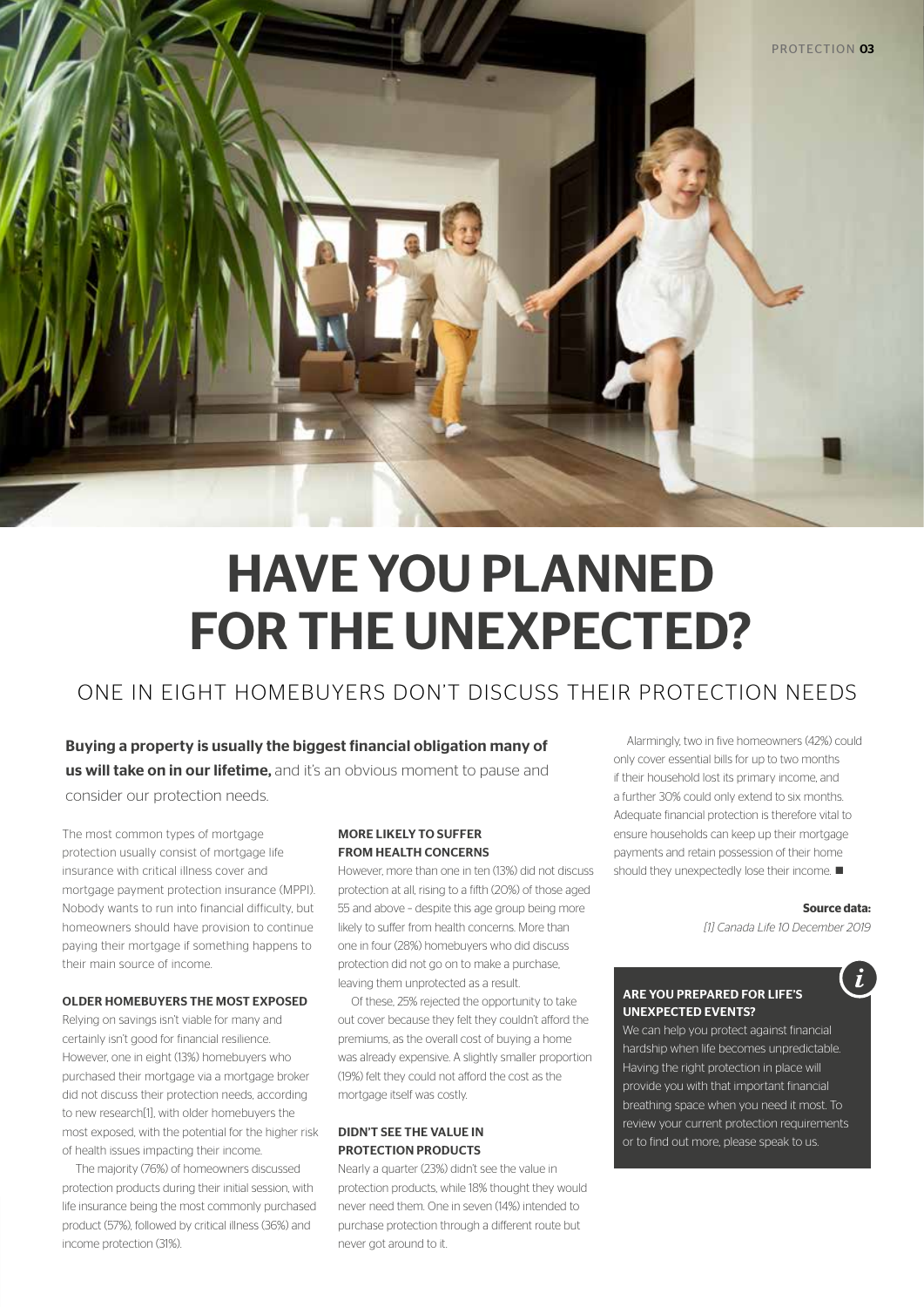# TIME TO GIVE YOUR PENSION POT A BOOST?

# PLANNING AHEAD FOR THE FINANCIAL FUTURE YOU WANT

Planning for retirement can be both exciting and daunting. It's essential to structure your affairs to make sure you have enough money when you eventually retire. To give your pension pot a boost, one option to consider if your pension savings are more than your annual allowance is to take advantage of the 'carry forward' rules for unused annual allowances from previous years and still receive tax relief.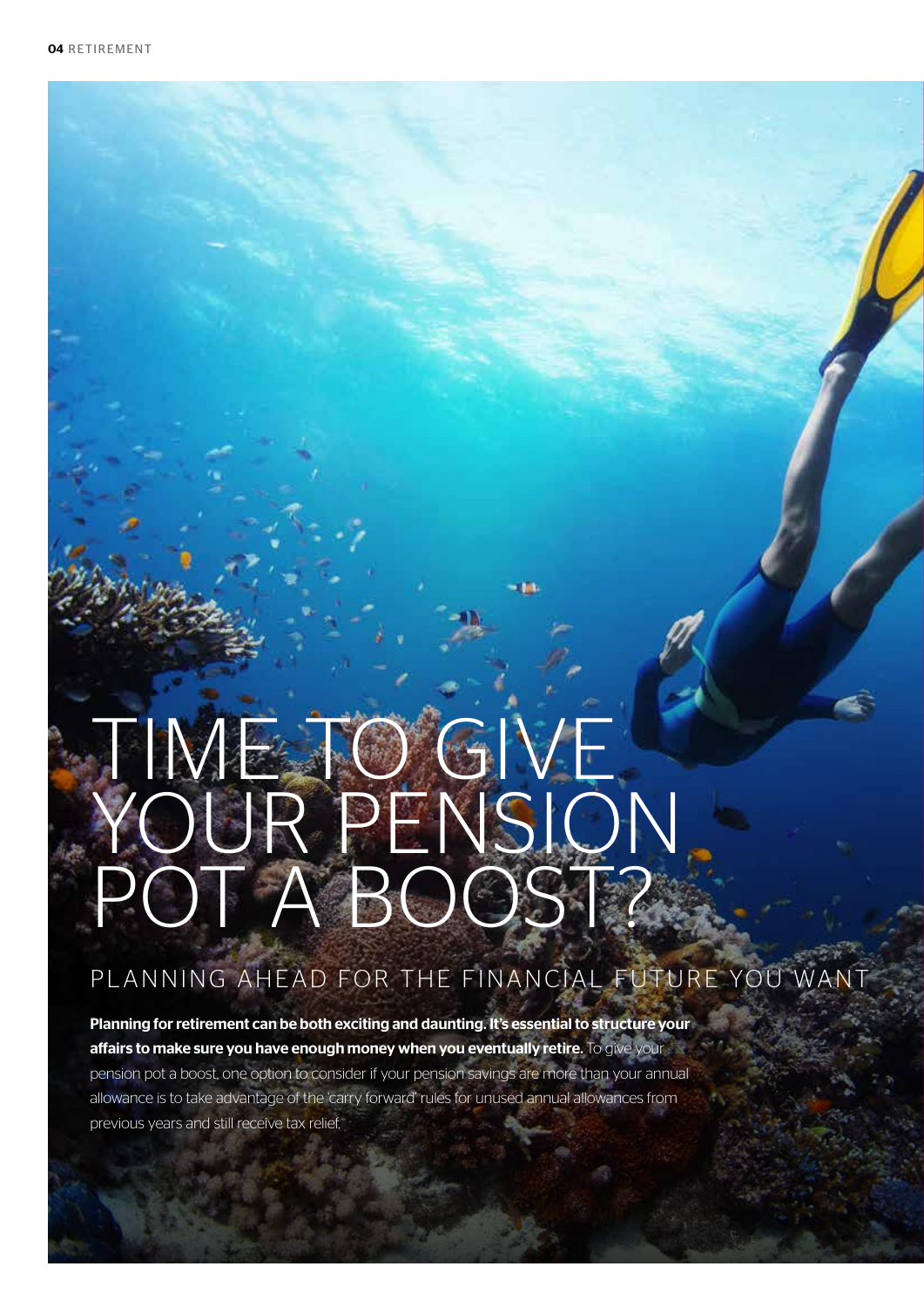Ĭ



 $AC$ TO TAKE ADVANTAGE OF CARRY FORWARD RULES, YOU MUST MAKE THE MAXIMUM ALLOWABLE CONTRIBUTION IN THE CURRENT TAX YEAR (£40,000 IN 2019/20). YOU CAN THEN CARRY FORWARD ANY UNUSED ANNUAL ALLOWANCES FROM THE THREE PREVIOUS TAX YEARS.



The carry forward rules were introduced<br>
from 6 April 2011 and allow your<br>
unused annual allowance to be carried<br>
forward from the three gravitation to users from 6 April 2011 and allow your forward from the three previous tax years. Where this can be very beneficial is for an individual who has received a large salary increase, whose profits have been good in a self-employed business, who has been made redundant or who is nearing retirement.

#### VERY USEFUL FOR HIGH EARNERS

Utilising carry forward can also be very useful for high earners who are affected by the tapered annual allowance, which was introduced in April 2016. The way the tapered annual allowance works is that anyone with an adjusted income of more than £150,000 per year has their annual allowance reduced by £1 for every £2 they earn over £150,000, up to a maximum reduction of £30,000.

To be able to carry forward unused annual allowance from a previous tax year, you must have been a member of a registered pension scheme at some point in that tax year (a 'member' includes active, deferred and pensioner members). This can apply even if no contributions were made during that year or if there was a nil pension input amount.

#### MAXIMUM ALLOWABLE CONTRIBUTION

To take advantage of carry forward rules, you must make the maximum allowable contribution in the current tax year (£40,000 in 2019/20). You can then carry forward any unused annual allowances from the three previous tax years.

The amount of annual allowance that you can carry forward will depend on how much of your annual allowance you used in the previous three tax years. When assessing how much of your annual allowance you

used in previous tax years, you need to include the total value of the contributions you made to your pension, any contributions made by your employer, and the tax relief you received from HMRC.

| <b>Tax year</b> | <b>Annual allowance</b> |
|-----------------|-------------------------|
| 2016/17         | £40,000                 |
| 2017/18         | £40,000                 |
| 2018/19         | £40,000                 |
| 2019/20         | £40.000                 |

#### AUTOMATICALLY CARRY FORWARD ANY UNUSED ANNUAL ALLOWANCE

Carry forward cannot be used for any year that an individual was not a member of a registered pension scheme. It's also worth noting that any contribution made using carry forward does not need to be made to the same registered pension scheme that an individual was a member of in the previous year.

It's possible to carry forward any unused annual allowance automatically. There's no requirement to make a claim to HMRC to carry forward any unused allowance, and there's no need for the details to be included on a self-assessment tax return if there's no annual allowance charge due.

From 6 April 2015, the Money Purchase Annual Allowance (MPAA) was introduced. This reduced the annual allowance in certain circumstances. An individual cannot utilise carry forward if they have triggered the MPAA (unless they have ongoing accrual in a defined benefit scheme).  $\blacksquare$ 

#### ARE YOU ON TRACK FOR YOUR RETIREMENT?

For individuals who are high earners and likely to be most impacted by the annual allowance, the opportunity to sweep up earnings from the three previous tax years may be a welcome retirement funding opportunity. Let us help you build a tax-efficient income for a great retirement. To find out more, please contact us.

ACCESSING PENSION BENEFITS EARLY MAY IMPACT ON LEVELS OF RETIREMENT INCOME AND YOUR ENTITLEMENT TO CERTAIN MEANS TESTED BENEFITS AND IS NOT SUITABLE FOR EVERYONE. YOU SHOULD SEEK ADVICE TO UNDERSTAND YOUR OPTIONS AT RETIREMENT.

INFORMATION IS BASED ON OUR CURRENT UNDERSTANDING OF TAXATION LEGISLATION AND REGULATIONS. ANY LEVELS AND BASES OF, AND RELIEFS FROM, TAXATION ARE SUBJECT TO CHANGE.

TAX RULES ARE COMPLICATED, SO YOU SHOULD ALWAYS OBTAIN PROFESSIONAL ADVICE.

A PENSION IS A LONG-TERM INVESTMENT.

THE FUND VALUE MAY FLUCTUATE AND CAN GO DOWN, WHICH WOULD HAVE AN IMPACT ON THE LEVEL OF PENSION BENEFITS AVAILABLE PAST PERFORMANCE IS NOT A RELIABLE INDICATOR OF FUTURE PERFORMANCE.

PENSIONS ARE NOT NORMALLY ACCESSIBLE UNTIL AGE 55. YOUR PENSION INCOME COULD ALSO BE AFFECTED BY INTEREST RATES AT THE TIME YOU TAKE YOUR BENEFITS. THE TAX IMPLICATIONS OF PENSION WITHDRAWALS WILL BE BASED ON YOUR INDIVIDUAL CIRCUMSTANCES, TAX LEGISLATION AND REGULATION, WHICH ARE SUBJECT TO CHANGE IN THE FUTURE.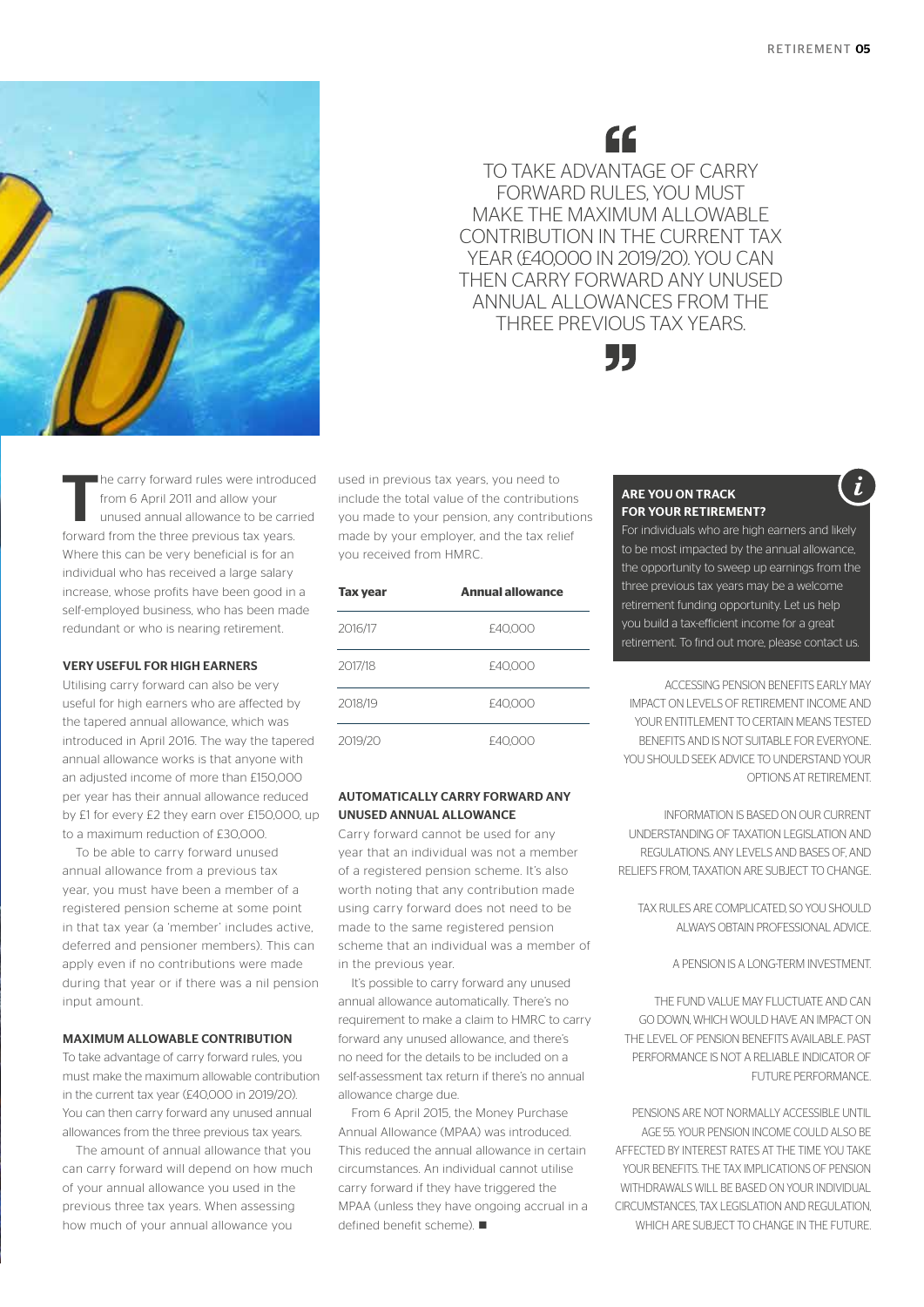# ORTFOLIO DIVERSIFICATION

### DON'T PUT ALL YOUR EGGS IN ONE BASKET

Portfolio diversification is the foundational concept of investing. It's a risk management strategy of combining a variety of assets to reduce the overall risk of an investment portfolio.

Traditional wisdom says: don't put all your eggs in one basket. By ensuring your portfolio is well diversified across different asset classes, geographies, styles and size, you spread your risk exposure. If something goes wrong with one security, it only accounts for a small proportion of your investments and therefore won't be too detrimental to your overall wealth.

#### LOWERING VOLATILITY

06 INVESTMENT

The ultimate aim of portfolio diversification is to lower the volatility of a portfolio because not all asset categories, industries or stocks move together. By holding a variety of non-correlated assets, you can reduce specific investment risk.

Diversification is also important because investing in markets can be volatile and unpredictable. In practical terms, diversification is holding investments which will react differently to the same market or economic event. It's also your best defence against a single investment failing or one asset class performing poorly.

#### SMOOTHING OUT RETURNS

When the economy is growing, stocks tend to outperform bonds. But when things slow down, bonds often perform better than stocks. By holding both stocks and bonds within your portfolio, you reduce the chances of your portfolio being subjected to corrections when markets swing one way or the other.

Diversification also safeguards you against adverse market cycles and reduces volatility. In other words, by owning a large number of investments in different industries and

companies, industry and company-specific risk is minimised. This decreases the volatility of the portfolio because different assets should be rising and falling at different times, smoothing out the returns of the portfolio as a whole.

#### DIFFERENT ASSET CLASSES

To diversify well, you need to invest across different asset classes and within different options in an asset class. If most of your money is in one or two asset classes, it may be prudent to consider other asset classes. Then, within each asset class, make sure your money is invested across the different options available. The three simple ways to diversify your portfolio broadly are by investing across asset classes, within an asset class and internationally.

Setting the right asset allocation for your financial goals and personal specifications depends on a number of factors. These include your investment time horizon and what you are going to use the money for. If you want to grow the money, you will need to take on some risk; if you are looking to preserve it, you will need to limit risk.

#### TIME HORIZON AND GOALS

Diversification is also important regardless of your time horizon and goals. Any time you're investing in the stock market, you should aim for a diversified portfolio. As your goals or time frames change, the levers to shift should be determined by how aggressively that diversified portfolio is built. Investments allocated to a long-term goal can lean more

heavily on stocks, for instance, than those geared towards near-term goals.

An easy way to determine if your portfolio is diversified is by looking at your current performance. Diversified investments won't move in the same direction at the same time. If some of your investments are up while others are down, you've got diversification.  $\blacksquare$ 

 $\tilde{l}$ 

#### MARKET VOLATILITY REQUIRES GREATER DIVERSIFICATION AND INVESTMENT EXPERTISE

Investment objectives can rarely be met by investing in a single asset class. A portfolio that actively invests across multiple asset classes has more sources of potential return and can better adapt to changing market conditions. One of the keys to successful investing is learning how to balance your comfort level with risk against your time horizon. To discuss your investment requirements, please contact us.

INFORMATION IS BASED ON OUR CURRENT UNDERSTANDING OF TAXATION LEGISLATION AND REGULATIONS. ANY LEVELS AND BASES OF, AND RELIEFS FROM, TAXATION ARE SUBJECT TO CHANGE.

> THE TAX BENEFITS RELATING TO INVESTMENTS MAY NOT BE MAINTAINED.

THE VALUE OF INVESTMENTS AND INCOME FROM THEM MAY GO DOWN. YOU MAY NOT GET BACK THE ORIGINAL AMOUNT INVESTED.

> PAST PERFORMANCE IS NOT A RELIABLE INDICATOR OF FUTURE PERFORMANCE.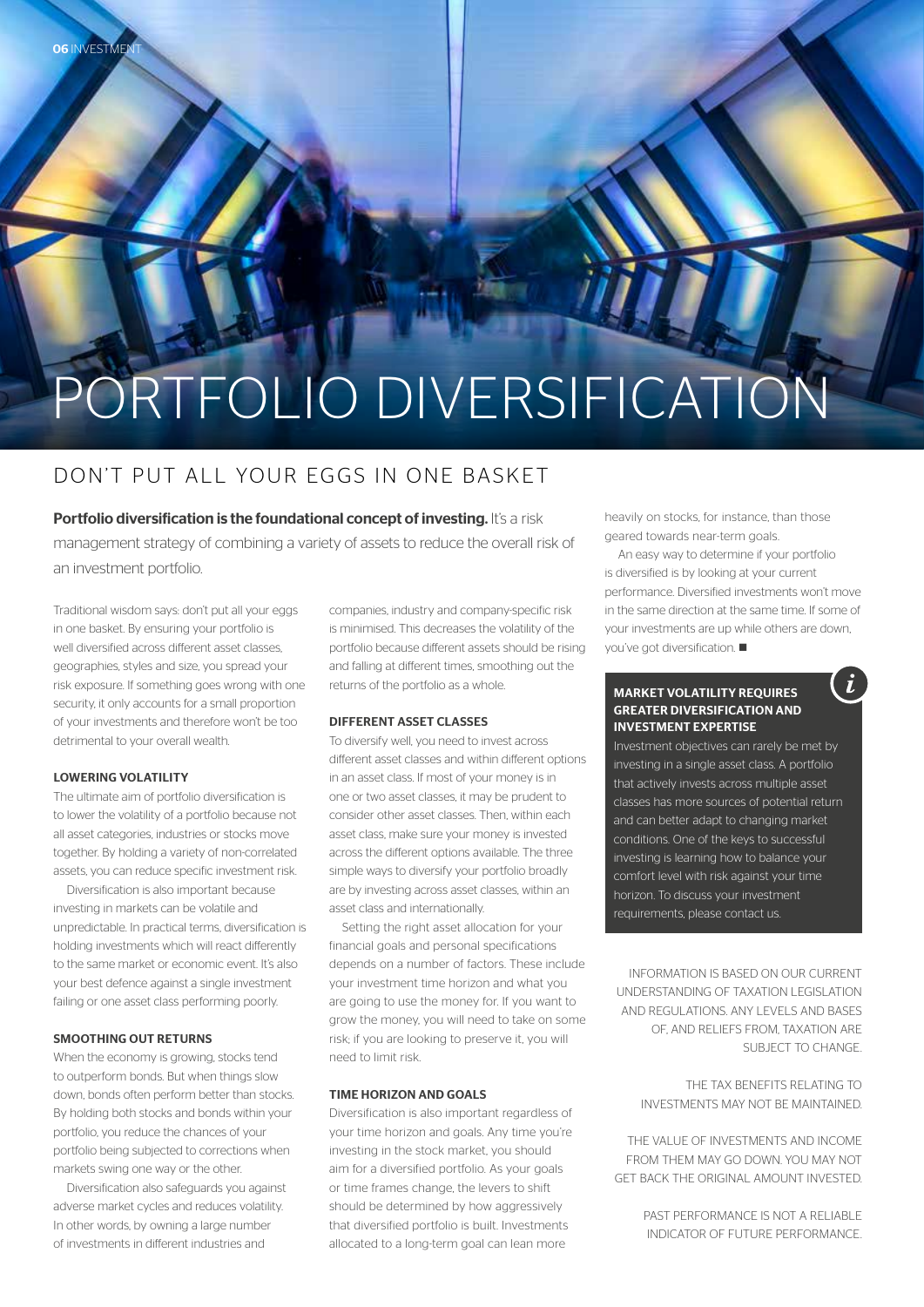# PRESERVING YOUR LEGACY

# HOW TO KEEP YOUR WEALTH IN THE FAMILY

Are you worried about leaving an inheritance to your loved ones and then having them pay tax on your legacy? No one likes to think about a time when they won't be here, but unfortunately the reality is that some people aren't prepared financially.

Estates that pass on to a spouse, registered civil partner or charities are exempt from Inheritance Tax (IHT), even if the value of such estates is higher than the threshold limits. Estates that pass on to anyone else, including siblings, children and grandchildren, attract IHT.

#### DECIDING ON THE BEST WAY TO LEAVE YOUR ESTATE

If your estate is likely to suffer IHT, there are accessible solutions and strategies we can discuss with you to mitigate this tax. You may find the idea of discussing inheritance uncomfortable, but proper IHT planning could save your family hundreds of thousands of pounds. This is about deciding on the best way to leave your estate to those you love after you die, and to help ensure your loved ones are provided for.

When you die, the Government charges tax on your estate – and it could be a pretty significant amount. IHT is payable at 40% on assets within your estate that exceed the nil-rate band threshold (currently at £325,000) and is payable on assets that are passed on when you die. Nearly everyone has an estate, no matter how big or small it may be. This will include your property and business, cash and investments, cars, jewellery, art, and proceeds from life insurance policies not written in an appropriate trust.

#### TRANSFER TO A SURVIVING SPOUSE OR REGISTERED CIVIL PARTNER

An additional nil-rate band is available for individuals on their main residence if it is passed on to a direct descendant. Direct descendants include children (including stepchildren, adopted children or foster children) or grandchildren. This additional IHT-free residence nil-rate band is set at £150,000 in the 2019/20 tax year and will increase to £175,000 from 6 April 2020. As with the existing nil-rate band, any unused additional nil-rate band can be transferred to a surviving spouse or registered civil partner.

The residence nil-rate band is available on top of the existing IHT nil-rate band of £325,000, so that in 2020/21 an individual will potentially be able to leave £500,000 free of IHT. As is now the case with the standard nil-rate band, where the first of a married couple to die leaves their estate to their spouse, the residence nilrate band can effectively be 'passed on' to the surviving spouse.

#### MORE TAX-EFFICIENT FOR IHT PURPOSES TO GIFT MONEY

While few of us enjoy talking about our eventual demise, not having a Will can result in assets passing to the wrong person or in a way that gives rise to a larger IHT bill. That's why it's equally important to keep any Will up to date. Tax rules and rates are always changing, and it is crucial to make the most of any new opportunities and to avoid any pitfalls. However, it can be more tax-efficient for IHT purposes to gift money while you are still alive.

#### TRANSFORMATIVE EFFECT ON BOTH YOUR AND YOUR FAMILY'S LIFE

Transferring wealth while you are alive can have a transformative effect on both your and your family's life. Gifting money to a younger relative to top up their pension and an Individual Savings Account can substantially boost their income when they eventually retire.

Each year, you can give away £3,000, and that gift will not be subject to IHT. You can also give £250 to any number of people each year. Parents can give £5,000 to each of their children as a wedding gift. Grandparents can give £2,500, and anyone else £1,000.

#### FURTHER TAX-FREE GIFTS

Gifts of any size to charities or political parties are also IHT-free. If a gift is regular, comes out of your income and does not affect your standard of living, any amount of money can be given away and ignored for IHT.

It is also possible to make further tax-free gifts ('potentially exempt transfers'), but you have to survive for seven years after making the gift to get the full benefit of it being outside your estate for IHT purposes.

#### TAKING A SIGNIFICANT AMOUNT OF WEALTH OUT OF YOUR ESTATE

If you pass away within seven years and the gifts are valued at more than the nil-rate band, taper relief will be applied. The tax reduces on a sliding scale if the gift was made between three and seven years earlier.

Many people think that IHT only concerns the very wealthy, but property prices are such that the value of your property alone can easily exceed the tax threshold. Don't forget, IHT can take a significant amount of wealth out of your estate, making a big difference to the amount your heirs receive when you are gone.  $\blacksquare$ 

 $\boldsymbol{i}$ 

#### HOW CAN I BE SURE MY WEALTH WILL REACH THE RIGHT PEOPLE?

First and foremost, IHT planning will help ensure your family is provided for and your loved ones are taken care of. It also means you can choose where your estate goes so there will be no confusion about your wishes. Professional IHT planning can also help minimise the amount of tax paid, so you can leave more to your loved ones. To discuss your concerns, please contact us.

INFORMATION IS BASED ON OUR CURRENT UNDERSTANDING OF TAXATION LEGISLATION AND REGULATIONS.

ANY LEVELS AND BASES OF, AND RELIEFS FROM TAXATION ARE SUBJECT TO CHANGE.

THE RULES AROUND INHERITANCE TAX ARE COMPLICATED, SO YOU SHOULD ALWAYS OBTAIN PROFESSIONAL ADVICE.

THE VALUE OF INVESTMENTS AND THE INCOME THEY PRODUCE CAN FALL AS WELL AS RISE. YOU MAY GET BACK LESS THAN YOU INVESTED.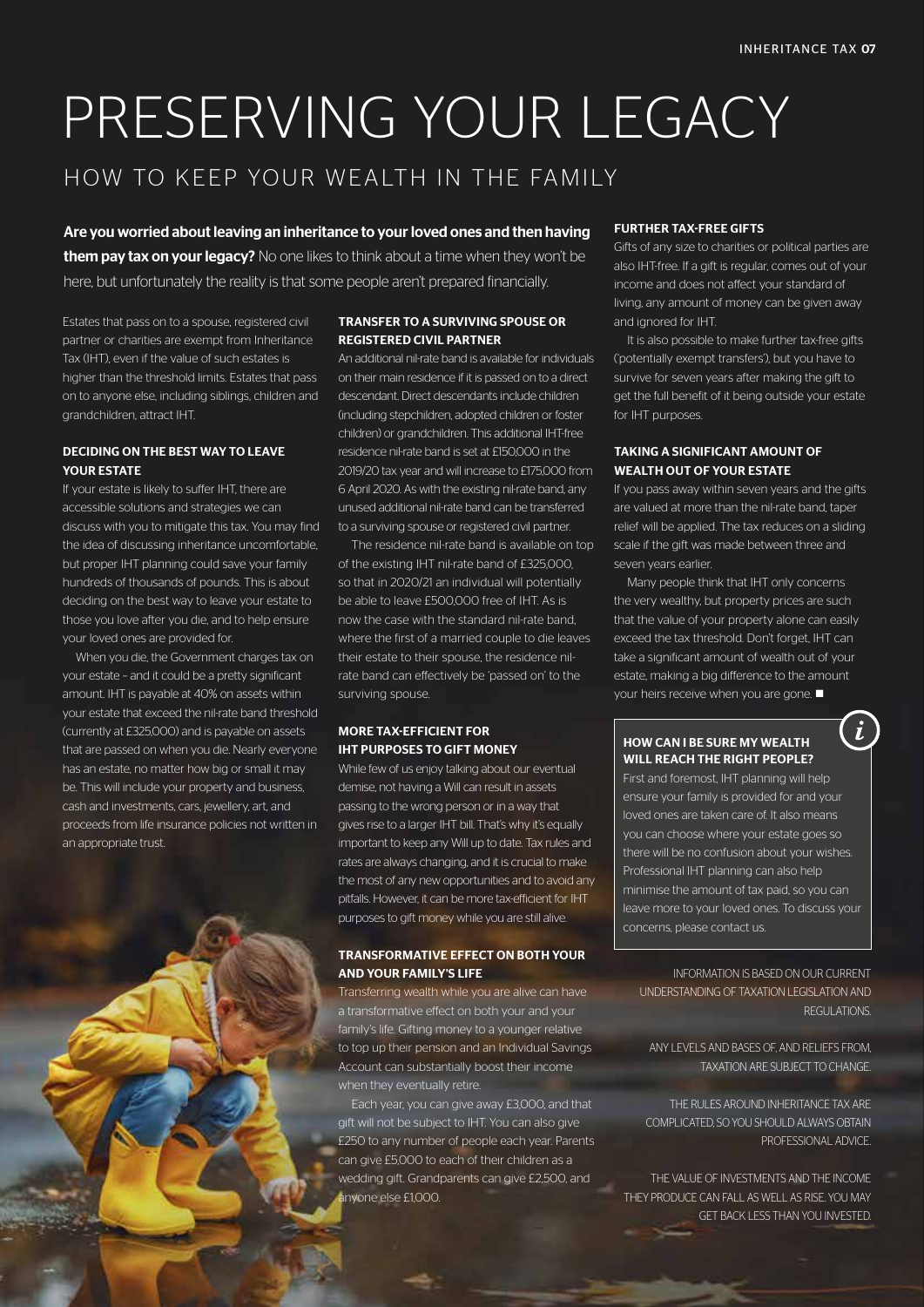# PLANNING FOR TOMORROW

# WILL MY RETIREMENT INCOME BE ENOUGH TO LIVE ON COMEORTABLY?

### The questions our clients almost always ask us are: 'Will I be able to retire when I want to? Will I run out of money? How can I quarantee the kind of retirement I want?'

Worryingly, it's been well documented that many Britons aren't saving enough in their pension for their retirement. Figures published by HM Revenue & Customs (HMRC)<sup>[1]</sup> in September 2019 show that the annual average contributions that every individual makes decreased in 2017/18 compared to 2016/17.

#### SAVING ENOUGH MONEY FOR RETIREMENT

It's never too early to start planning for your future. When planning for retirement, the truth is that the earlier you start saving and investing, the better off you'll be, thanks to the power of your money compounding over time. It's like a snowball: the further up the mountain it rolls down from, the more snow it picks up, and the bigger the snowball is by the time it reaches the bottom. Put simply, this is what happens to your money.

However, given the difficulty of precisely timing market peaks and troughs, market downturns can have an impact on the value of your retirement pot which is directly dependent on the value of the investments your pension fund owns.

A pension is a long-term investment. The fund value may fluctuate and can go down. Your eventual income may depend upon the size of the fund at retirement, future interest rates and tax legislation.

There are steps that you can take to improve your pension prospects, no matter what your age.

We can help you determine which retirement income methods may be best for you based on your personal needs and goals. These are some basics you need to know.

#### STATE PENSION

The State Pension is a weekly payment from the Government that you can receive once you reach State Pension age. In order to qualify for the State Pension, you need to make National Insurance contributions. If you reached State Pension age before April 2016, you'll be receiving the basic State Pension, plus any additional State Pension

you may have built up. Those who hit State Pension age after April 2016 will receive the new single-tier State Pension.

Both the basic and single-tier State Pension are protected by something called the 'triple-lock' guarantee. This means that they rise each year by the greater of annual CPI inflation (announced in September every year), average earnings growth, or 2.5%

From April 2019, the State Pension increased by average earnings growth, which came in highest at 2.6%. If you're entitled to the full new singletier State Pension, your weekly payments in the current tax year are £168.60 a week – for this, you'll need to have 35 years of NI contributions.

The State Pension is unlikely to provide a substantial income in retirement. That's where a private pension can make a big difference.

#### PENSION TAX RELIEF

The Government encourages you to save for your retirement by giving you tax relief on pension contributions. Tax relief has the effect of reducing your tax bill and/or increasing your pension fund. However, at the time of writing this article, the way pension tax relief works is reportedly under review by the Treasury.

You can receive tax relief on private pension contributions worth up to 100% of your annual earnings. Since the tax relief you receive on your pension contributions is paid at the highest rate of Income Tax you pay, the higher your rate of tax, the more you could receive.

The Welsh Government now has the power to set Income Tax rates and bands from 6 April 2019, but has opted to keep these the same as England and Northern Ireland for tax year 2019/20.

#### ENGLAND/WALES/NORTHERN IRELAND

■ Basic-rate taxpayers receive 20% pension tax relief, for example, a contribution of £100 from your salary into your pension would cost you

£80, with the Government contributing the other £20 – the amount it would have taxed from £100 of your salary

- Higher-rate taxpayers can claim 40% pension tax relief, for example, a contribution of £100 costs you £60, with the Government adding £40
- Additional-rate taxpayers can claim 45% pension tax relief, for example, a contribution of £100 costs you £55, with the Government adding £45

#### SCOTLAND

- Starter-rate taxpayers pay 19% Income Tax but get 20% pension tax relief
- Basic-rate taxpayers pay 20% Income Tax and get 20% pension tax relief
- Intermediate-rate taxpayers pay 21% Income Tax and can claim 21% pension tax relief
- n Higher-rate taxpayers pay 41% Income Tax and can claim 41% pension tax relief
- Top-rate taxpayers pay 46% Income Tax and can claim 46% pension tax relief

#### ANNUAL ALLOWANCE

Anyone earning less than £40,000 would only be able to obtain tax relief on a grossed up pension contribution equal to their gross income. Nobody actually pays tax on their pension contributions as such.

Contributions are made by people net of basicrate tax, and the product provider grosses it up by adding a further £20 to every £80 that the individual pays. If this process results in the individual receiving more tax relief than they are entitled to, HMRC will claw it back further down the line.

Your annual allowance applies to all of your pensions if you have more than one. This includes the total amount paid into a defined contribution scheme in a tax year by you or anyone else (for example, your employer) and any increase in a defined benefit scheme in a tax year.

If you use all of your annual allowance for the current tax year, you might be able to carry over any annual allowance you did not use from the previous three tax years.

Your annual allowance will be lower if you flexibly access your pension. By accessing the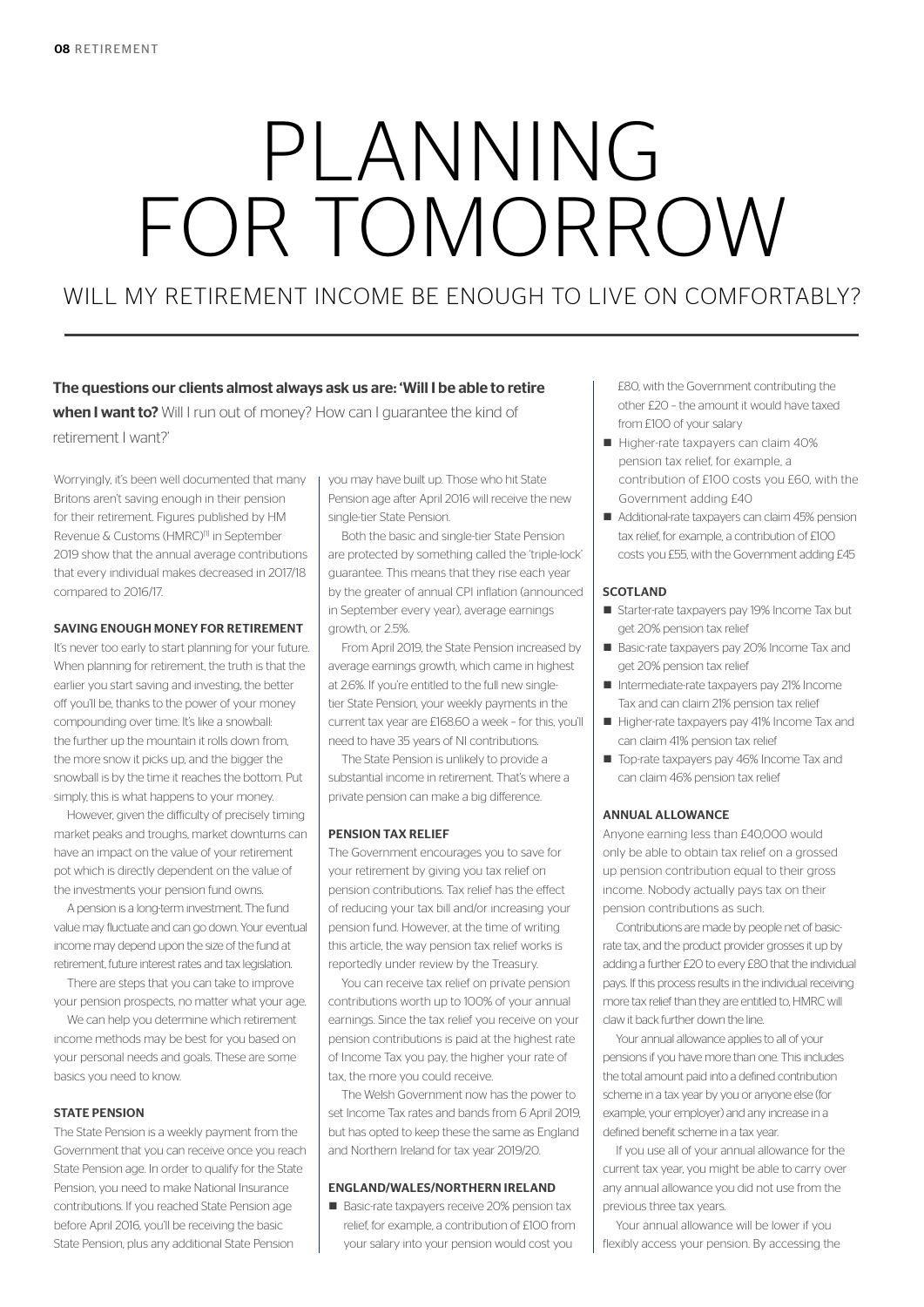

# $\epsilon$

If you're concerned about saving enough money for retirement, you're not alone. Even if you began saving late or have yet to begin, it's important to know that you are not alone, and we can discuss with you steps you can take to increase your retirement savings.



taxable element of your pension, it triggers the 'money purchase annual allowance' (MPAA) rather than the tax-free cash pension commencement lump sum (PCLS). An individual could take their tax-fee cash from a pension arrangement and not trigger the MPAA.

For example, this could include taking cash or a short-term annuity from a flexi-access drawdown fund or taking cash from a pension pot ('uncrystallised funds pension lump sums').

The MPAA is £4,000 and is triggered by flexibly accessing benefits. If you have a high income, you'll have a reduced ('tapered') annual allowance if both your 'threshold income' is over £110,000, or your 'adjusted income' is over £150,000.

If you go over your annual allowance, either you or your pension provider must pay the tax. HMRC does not tax anyone for going over their annual allowance in a tax year if they retired and took all their pension pots because of serious ill health or have died.

HMRC[1] figures published in September 2019 show that during 2017/18, 26,550 taxpayers reported pension contributions exceeding their annual allowance through self-assessment. 2016/17 was the first year affected by the tapered annual allowance; the total value of contributions reported as exceeding the annual allowance was £812 million in 2017/18.

#### LIFETIME ALLOWANCE

You usually pay tax if your pension pots are worth more than the lifetime allowance. This is currently £1,055,000. You might be able to protect your pension pot from reductions to the lifetime allowance. If you're in more than one pension scheme, you must add up what you've used in all pension schemes you belong to.

A statement from your pension provider will tell you how much tax you owe if you go above your lifetime allowance, and your pension provider will deduct the tax before you start receiving your pension.

If you die before taking your pension, HMRC will bill the person who inherits your pension for the tax. The rate of tax you pay on pension savings above your lifetime allowance depends on how the money is paid to you – the rate is 55% if you receive it as a lump sum and 25% if you receive it in any other way (for example, through pension payments or cash withdrawals).

In April 2016, the lifetime allowance was reduced. You can apply to protect your lifetime allowance from this reduction. Tell your pension provider the type of protection and the protection reference number when you decide to take money from your pension pot. You can also inform HMRC in writing if you think you might have lost your protection.

You may also have a reduced lifetime allowance if you have the right to take your pension before the age of 50 under a pension scheme you joined before 2006.

In 2017/18, there were 4,550 counts of lifetime allowance excess charges paid. The total value of lifetime allowance charges paid by schemes in the tax year was £185 million – a 28.5% increase from £144 million in 2016/17 – according to HMRC<sup>[1]</sup> figures published in September 2019. ■

#### TOGETHER WE'LL DELIVER YOUR RETIREMENT GOALS

Pensions can be complex with so many considerations, including your family circumstances, pension rules and tax regulations. The good news is that whatever your situation, and however you want to enjoy retirement, we can help set up bespoke arrangements that are right for your needs. To discuss your situation, please contact us.

#### **Source data:**

i.

*[1] https://assets.publishing.service.gov. uk/government/uploads/system/uploads/ attachment\_data/file/836637/Personal\_Pensions\_ and\_Pensions\_Relief\_Statistics.pdf*

ACCESSING PENSION BENEFITS EARLY MAY IMPACT ON LEVELS OF RETIREMENT INCOME AND YOUR ENTITLEMENT TO CERTAIN MEANS TESTED BENEFITS AND IS NOT SUITABLE FOR EVERYONE. YOU SHOULD SEEK ADVICE TO UNDERSTAND YOUR OPTIONS AT RETIREMENT.

INFORMATION IS BASED ON OUR CURRENT UNDERSTANDING OF TAXATION LEGISLATION AND REGULATIONS. ANY LEVELS AND BASES OF, AND RELIEFS FROM, TAXATION ARE SUBJECT TO CHANGE.

TAX RULES ARE COMPLICATED, SO YOU SHOULD ALWAYS OBTAIN PROFESSIONAL ADVICE.

THE FUND VALUE MAY FLUCTUATE AND CAN GO DOWN, WHICH WOULD HAVE AN IMPACT ON THE LEVEL OF PENSION BENEFITS AVAILABLE. PAST PERFORMANCE IS NOT A RELIABLE INDICATOR OF FUTURE PERFORMANCE.

PENSIONS ARE NOT NORMALLY ACCESSIBLE UNTIL AGE 55. YOUR PENSION INCOME COULD ALSO BE AFFECTED BY INTEREST RATES AT THE TIME YOU TAKE YOUR BENEFITS. THE TAX IMPLICATIONS OF PENSION WITHDRAWALS WILL BE BASED ON YOUR INDIVIDUAL CIRCUMSTANCES, TAX LEGISLATION AND REGULATION, WHICH ARE SUBJECT TO CHANGE IN THE FUTURE.

A PENSION IS A LONG-TERM INVESTMENT. THE FUND VALUE MAY FLUCTUATE AND CAN GO DOWN. YOUR EVENTUAL INCOME MAY DEPEND UPON THE SIZE OF THE FUND AT RETIREMENT, FUTURE INTEREST RATES AND TAX LEGISLATION.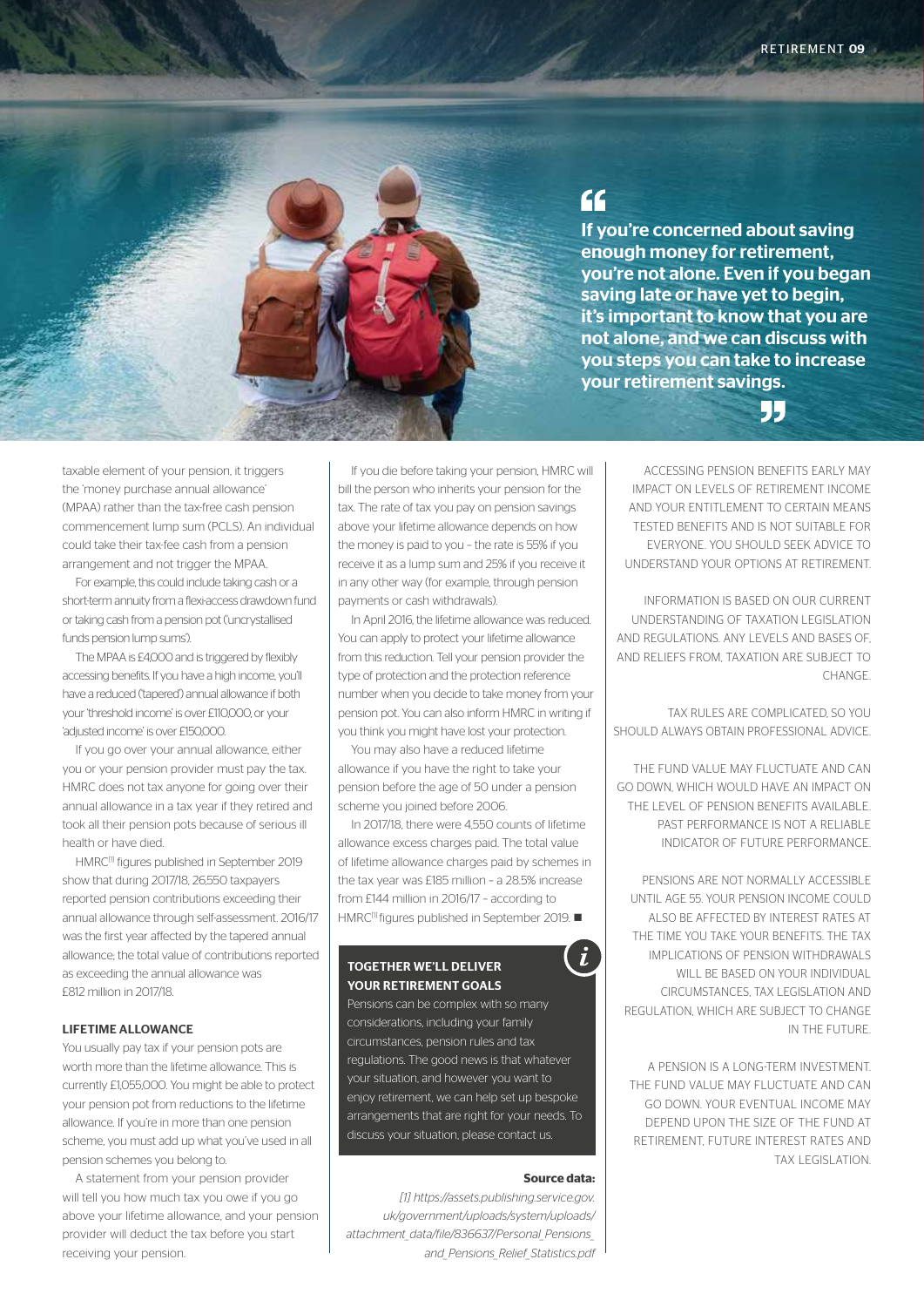# DIVORCEES RISK LOSING OUT ON PENSIONS

# DIVIDING THIS ASSET IS OF VITAL IMPORTANCE TO AVOID PENSION POVERTY

#### Divorce is an emotional and stressful period for those who have to go through

it. However, it's important that people realise that a pension is a valuable asset when considering how they split their money.

This is particularly problematic given the average age of divorcees, and it is more likely that a woman will not have any sizeable pension of her own. Previously married couples are at risk of ignoring one of the most valuable assets in divorce settlements, the latest figures from the Family Law Courts show.

#### DISSOLUTION OF MARRIAGE

The figures show there were 118,408 petitions filed for dissolution of marriage in 2018, but only 14% contained some sort of pension settlement order. This is despite a recent trend in people getting divorced later in life. According to the Office for National Statistics, the median age of divorce for men and women has increased by ten years between 1987 and 2017<sup>[1]</sup>

As people divorce later, they have less time to build a retirement income if they did not have a pension of their own, meaning dividing this asset is of vital importance to avoid pension poverty. This is a particular issue for women, as 45% of women aged 65 or over have no private pension wealth, separate figures from the ONS show.

When couples divorce, they have different options for how they divide assets between them, including pensions.

#### **The primary methods used for pensions are:**

- $\blacksquare$  Offsetting, where the pension assets can be offset against other assets of the divorcing parties
- **n** Pension sharing orders, where pension assets are divided at the time of divorce and there is a clean financial break

■ Pension attachment orders, also known as 'pension earmarking', where the pension provider of one party pays an agreed amount direct to the former spouse when the pension rights come into payment. This does not represent a clean financial break between the couple and risks the loss of future income for the former spouse if the person with the pension rights dies before retiring or the former spouse remarries

#### PENSION ATTACHMENT ORDERS

Since 2015, the use of pension attachment orders has increased by 61%, while pension sharing orders have risen by 41%. However, while both types of pension order have increased in popularity, they still represent a relatively small percentage of total divorce cases.

In light of pension freedoms, people with existing pension attachment orders should consider reviewing their agreement and take financial and legal advice as the change in rules brought about by pension freedoms may mean that their attachment order will not provide what was intended.  $\blacksquare$ 

 $\dot{i}$ 

#### A FAIR SETTLEMENT FOR ALL PARTIES INVOLVED

Divorcees need to make sure they are receiving professional legal and financial advice before, during and after any divorce case to ensure any settlement is fair for all parties involved. It should not be acceptable for pensions to be ignored, since whilst they might not have an immediate impact, they will do so later in someone's life. Please contact us for more information.

#### **Source data:**

*[1] In 2017, the median age of divorce for women was 43.5 compared to 33.7 in 1987. For men in 1987, the median age stood at 36.4, whereas in 2017 it was 46.0.*

ACCESSING PENSION BENEFITS EARLY MAY IMPACT ON LEVELS OF RETIREMENT INCOME AND YOUR ENTITLEMENT TO CERTAIN MEANS TESTED BENEFITS AND IS NOT SUITABLE FOR EVERYONE. YOU SHOULD SEEK ADVICE TO UNDERSTAND YOUR OPTIONS AT RETIREMENT.

INFORMATION IS BASED ON OUR CURRENT UNDERSTANDING OF TAXATION LEGISLATION AND REGULATIONS. ANY LEVELS AND BASES OF, AND RELIEFS FROM, TAXATION ARE SUBJECT TO CHANGE.

TAX RULES ARE COMPLICATED, SO YOU SHOULD ALWAYS OBTAIN PROFESSIONAL ADVICE.

A PENSION IS A LONG-TERM INVESTMENT.

THE FUND VALUE MAY FLUCTUATE AND CAN GO DOWN, WHICH WOULD HAVE AN IMPACT ON THE LEVEL OF PENSION BENEFITS AVAILABLE. PAST PERFORMANCE IS NOT A RELIABLE INDICATOR OF FUTURE PERFORMANCE.

PENSIONS ARE NOT NORMALLY ACCESSIBLE UNTIL AGE 55. YOUR PENSION INCOME COULD ALSO BE AFFECTED BY INTEREST RATES AT THE TIME YOU TAKE YOUR BENEFITS. THE TAX IMPLICATIONS OF PENSION WITHDRAWALS WILL BE BASED ON YOUR INDIVIDUAL CIRCUMSTANCES, TAX LEGISLATION AND REGULATION, WHICH ARE SUBJECT TO CHANGE IN THE FUTURE.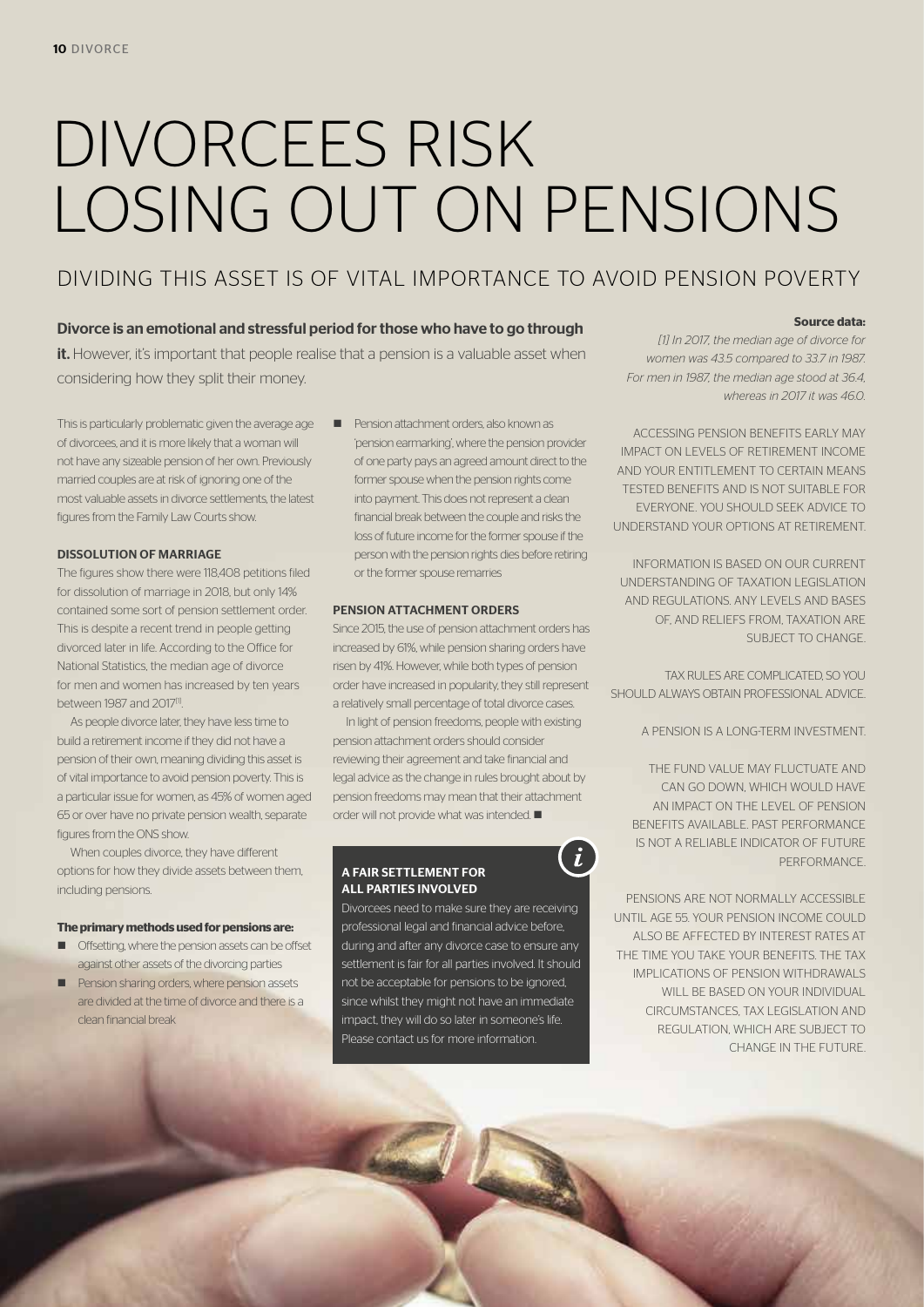# RETIREMENT OPTIONS £19M RELEASED EACH DAY SINCE PENSION FREEDOMS LAUNCH

### In his 2015 Spring Budget, then-chancellor George Osborne introduced sweeping changes to the way that pensions are taxed. The new pension

freedom rules have led to the over-55s being faced with a variety of different choices when taking and investing their nest eggs.

Prior to April 2015, when most people with a defined contribution pension reached retirement age, the only option available was to buy an annuity, which involved using pension savings to purchase a guaranteed income for life.

#### PEOPLE RETIRING EACH YEAR

Roll on five years, it now means anyone aged 55 and over can take the entire amount of their defined contribution pension scheme as a lump sum, paying no tax on the first 25%, with the remaining taxed as if it were a salary at their Income Tax rate.

Before this, tax restrictions ensured that many of the people retiring each year were required to purchase an annuity – a product provided by insurers which turns a pension pot into a secure retirement income for life. The problem with some annuities is that they have become poor value, particularly for savers who bought the wrong kind.

#### PEAK PENSION FREEDOMS

Official figures[1] published show that £32.97 billion of taxable payments have been taken from pensions since freedom and choice were introduced. This equates to an average of £18.75 million being flexibly withdrawn every day over the past 1,760 days since pension freedoms were introduced.

In the coming decade, a record nine million people are set to enter the arena of the pension freedoms at age 55<sup>[2]</sup>. This is more than is expected to be seen in any decade that follows, with the 2020s likely to see peak pension freedoms.

#### INCREASED RESPONSIBILITY

With the popularity of pension freedoms continuing to grow and savers being entrusted with increased individual responsibility, it is worrying that 94% of adults are flying solo, not seeking any financial advice each year.<sup>[3]</sup>

The Money and Pensions Service (MaPS) has launched its strategy with a vision of 'everyone making the most of their money and pensions<sup>'[4]</sup>.

#### TAKE YOUR TIME AND SEEK ADVICE

If you are considering your pension freedom options, the future has 'got a lot more interesting'. Remember: take your time and seek professional financial advice. The pension freedoms are available from age 55, but there is no need to act at age 55. And your time in retirement may be longer than ever before.

#### PENSION FREEDOM OPTIONS

There are a number of different options when you are deciding how to take your defined contribution pension pot.

#### Leave your whole pot untouched

You don't have to start taking money from your pension pot when you reach your 'selected retirement age'. You can leave your money invested in your pot until you need it.

#### Guaranteed income (annuity)

You use your pot to purchase an insurance policy that guarantees you an income for the rest of your life – no matter how long you live.

#### Adjustable income

Your pot is invested to give you a regular income. You decide how much to take out and when, and how long you want it to last.

#### Take cash lump sums

You can take smaller sums of money from your pot until you run out. Your 25% tax-free amount isn't paid in one lump sum – you get it over time.

#### Take your entire pot in one go

You can cash in your entire pot – 25% is tax-free, the rest is taxable.

#### Combine your options

You can also combine different options. However, to do this, you would usually need a bigger pot.

#### BE AWARE OF THE SCAMMERS

Make sure you don't fall victim to scammers. Your pension is likely to represent the biggest single source of your private wealth, so the attraction for scammers is obvious. Since January 2019, it has been illegal to make these cold calls. See the Financial Conduct Authority's ScamSmart website for more advice.

#### DON'T OVERLOOK THE TAX

Think about the matter of tax. How will this impact on your particular situation? The way in which you access your pension savings can have significant implications on how much tax you may need to pay and on the income in your retirement.

#### PROFESSIONAL FINANCIAL ADVICE

Finally, don't forget the importance of obtaining professional financial advice. You may have been saving for 30 years, so take more than 30 minutes when considering your options. Let us provide you with the professional advice to ensure that you end up with the best options for your particular situation.  $\blacksquare$ 

#### A LONG LIFE NEEDS A SMART PLAN

The way you take your money for retirement will have a big impact on how long it will last – and how much tax you pay. To discuss your options or to find out more, contact us to arrange a meeting.

#### **Source data:**

i

*[1] www.gov.uk/government/statistics/flexiblepayments-from-pensions [2] www.ons.gov.uk peoplepopulationandcommunity/ populationandmigration/ populationestimates/ bulletins/annualmidyearpopulationestimates/mid2018 [3] www.fca.org.uk/publication/research/ financial-lives-consumers-across-uk.pdf [4] moneyandpensionsservice.org.uk/ukstrategy-for-financial-wellbeing/*

ACCESSING PENSION BENEFITS EARLY MAY IMPACT ON LEVELS OF RETIREMENT INCOME AND YOUR ENTITLEMENT TO CERTAIN MEANS TESTED BENEFITS AND IS NOT SUITABLE FOR EVERYONE. YOU SHOULD SEEK ADVICE TO UNDERSTAND YOUR OPTIONS AT RETIREMENT.

INFORMATION IS BASED ON OUR CURRENT UNDERSTANDING OF TAXATION LEGISLATION AND REGULATIONS. ANY LEVELS AND BASES OF, AND RELIEFS FROM, TAXATION ARE SUBJECT TO CHANGE.

TAX RULES ARE COMPLICATED, SO YOU SHOULD. ALWAYS OBTAIN PROFESSIONAL ADVICE.

A PENSION IS A LONG-TERM INVESTMENT.

THE FLIND VALUE MAY FLUCTUATE AND CAN GO DOWN, WHICH WOULD HAVE AN IMPACT ON THE LEVEL OF PENSION BENEFITS AVAILABLE. PAST PERFORMANCE IS NOT A RELIABLE INDICATOR OF FUTURE PERFORMANCE.

PENSIONS ARE NOT NORMALLY ACCESSIBLE UNTIL AGE 55. YOUR PENSION INCOME COULD ALSO BE AFFECTED BY INTEREST RATES AT THE TIME YOU TAKE YOUR BENEFITS. THE TAX IMPLICATIONS OF PENSION WITHDRAWALS WILL BE BASED ON YOUR INDIVIDUAL CIRCUMSTANCES, TAX LEGISLATION AND REGULATION WHICH ARE SUBJECT TO CHANGE IN THE FUTURE.